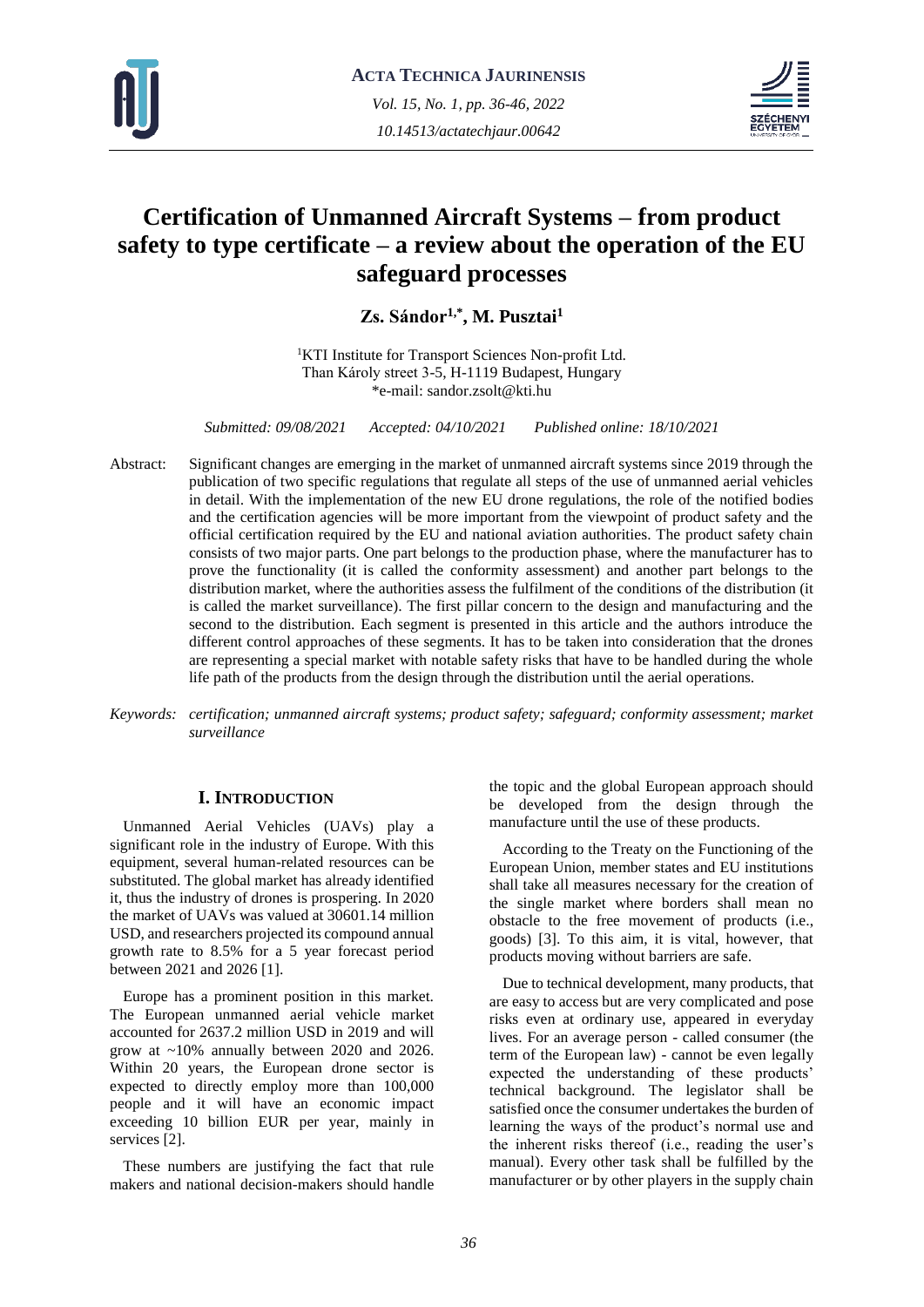(e.g., the importer and/or the distributor). This applies to all branches of the industry as well as to Unmanned Aircraft Systems (UAS) that constitute the topic of the article.

These circumstances called the product safety rules to life, which - through the (EU) 2019/945 Delegated Regulation (hereinafter DR) of the European Commission - created specific provisions in connection with UASs [4].

To provide fulfilling these tasks by the manufacturers properly and that level of product safety is sufficient in case of UAS intended to be operated in "open" category as provided for in Commission Implementing Regulation (EU) 2019/947 (hereinafter IR), the European legislator simultaneously with the supply chain - created the product safety chain, including roles and competencies therein [5]. Players of the product safety chain are available in adequate phases of the supply chain and are capable of intervening in precisely defined stages. The two most important actors of the product safety chain are the conformity assessment bodies (i. e., NOtified BOdy, hereinafter NOBO) and authority for market surveillance.

The concept of product safety chain does not appear in literature and relevant laws. The other players of the supply chain (manufacturer, importer, distributor) have some obligations in connection with product safety however, these obligations are not characterizing. Meanwhile, the two pillars of the product safety chain (conformity assessment and market surveillance) deal only with product safety, and thanks to their strict regulations they are completely independent of every other actor of the supply chain. The concept of product safety chain has been elaborated to envisage the different roles and competencies and the legal, organizational, and economic independence and separation. It constitutes another ground for this separation that the two pillars of the product safety chain make an external audit of the supply chain in different stages of products therein.

In "specific" and "certified" operational categories as provided for in IR, the European legislator went further and stepped over the logic of product safety, and is approaching the regulation on certification of regular aircraft in terms of regulatory structure and mind-set.

In the present article, the authors are intending to show the legislative solutions of each operational category and the regulatory "arch" linking them together into a single system. The product safety chain consists of two pillars. The conformity assessment is presented in Section II and the market surveillance, which is the second pillar is presented in Section III. The operations of UASs are regularized in detail but until the product safety chain is not operating completely due to the lack of

legislative gaps, some transitional provisions are in place. Section IV. deals with these provisions. Section V. presents the operational issues, while Section VI. gives a summary of the conventional certification process connected to UASs.

# **II. THE CONFORMITY ASSESSMENT - THE FIRST PILLAR OF THE PRODUCT SAFETY CHAIN**

Air transport is a dangerous operation field where safety plays a key role. This safety might be achieved in different ways: training of experts in the industry, use of generally accepted directives/standards/regulatory means, and control of equipment throughout the whole cycle of their life from design to disassembly.

In case of UASs intended to be used in the "open" operational category as provided for in IR, the legislator warrants safety via conformity assessment of UAS, which is the first step of product safety and focuses on design, organization of production, and control of the manufacturer's activity thereby defending consumers from risks.

The product safety and market surveillance approach imply that the Delegated Act (DA) considers UAS with "CE marking" – Certificate of Compliance – and class identification label primarily as consumer goods. The "CE marking" is indeed a certificate of compliance, but it is not the abbreviation of "certificate of compliance". It is a unique marking which should proof that the product complies with defined standards of the European Economic Area. To summarize, as these products are aerial vehicles at the same time, it is possible to define them as consumer goods that are capable of flying.

It is important to set forth: this shall not mean that - in terms of flight safety - there would be any difference between drones operated in the "open" category or Standard Scenarios (hereinafter STS) as in IR and the unmanned aircraft operated in the stricter "specific" or "certified" operational categories [3]. On the contrary, the legislator achieves a sufficient level of air safety via product safety/consumer protection/market surveillance regulations in operational categories having lower risk (like the "open" category and STS).

There is another aspect behind choosing conformity assessment as a means of certification: the introduction of certification process applied for regular aircraft would result in disproportionately severe technical and financial burden on manufacturers' side in case of UAS having a Maximum Take-Off Weight (MTOW) of 25 kg and being used in a very limited operational environment. This could prevent many manufacturers from entering the market and could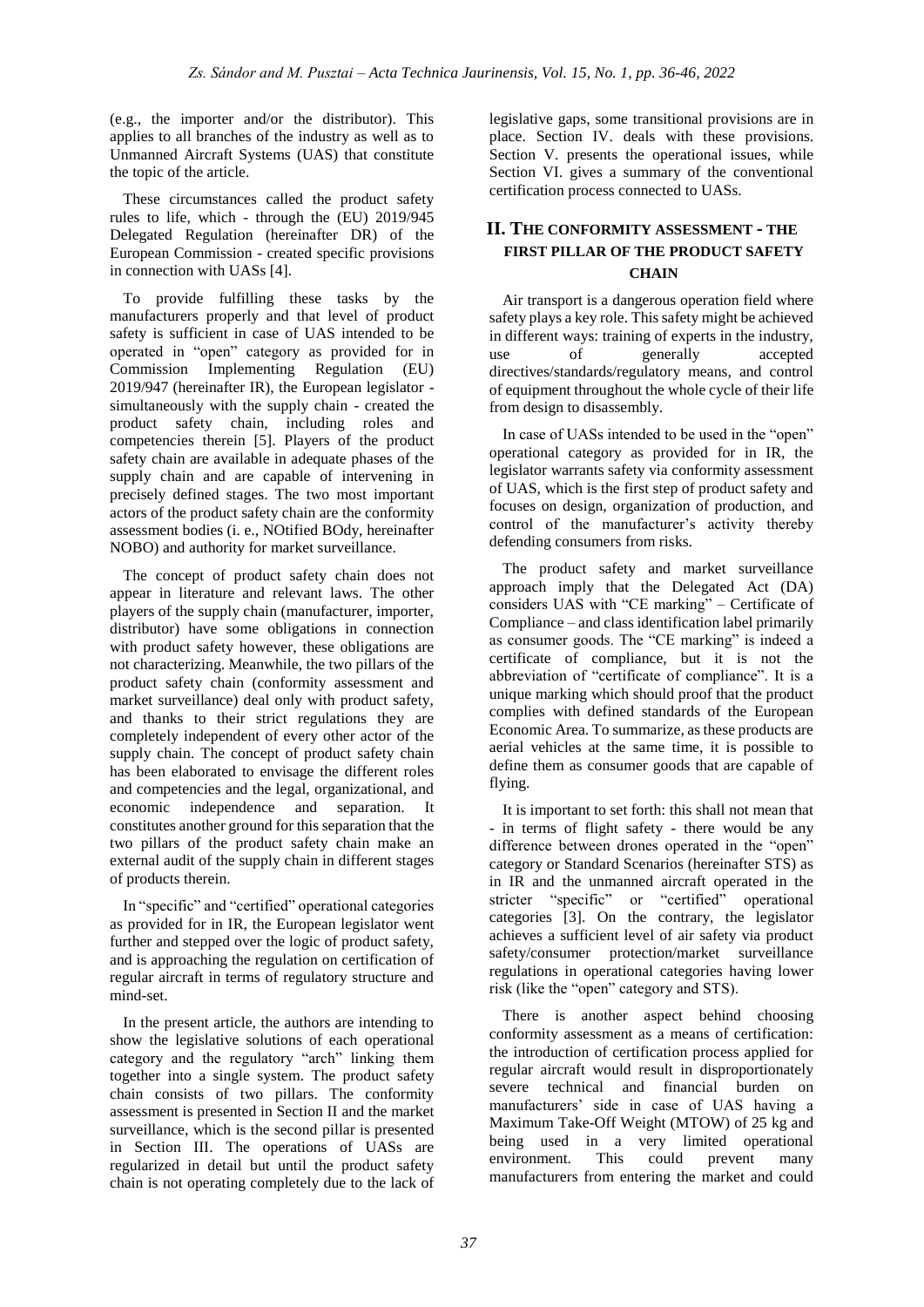lead to a regression of the drone market in the long run.

Therefore, the DR and European Aviation Safety Agency (EASA) created a system, where UAS with MTOW no more than 25 kg - in case if they are targeted to be operated in the "open" category or STS as provided for in IR - are treated as products and the risk they pose by appearing in air traffic is handled with the introduction of UAS-specific product safety rules.

The first pillar is in this system is the conformity assessment, which as a regulatory technique is common since the 765/2008/EC Regulation that is completed by the 768/2008/EC Decision, that defines so-called conformity assessment modules. The conformity assessment has already been mandatory for drones before the DR, upon completely different standards and regulations, however [6], [7].

These modules are general and not limited to certain branches. When the European Union wishes to introduce conformity assessment on a certain new field of law as a regulatory means, however, it will define in the specific legal act - like DR - which conformity assessment modules it will make available in the specific branch. The novelty of the DR is that it constituted single and specifically UAStailored conformity assessment rules.

Concerning the topic of the present article, these modules shall be distinguished upon whether the NOBO is required during conformity assessment or the manufacturers themselves - undertaking all liability - can conduct the procedure, and the market surveillance authority shall supervise appropriateness of the assessment subsequently.

Conformity assessment might be performed according to the modules thereof, but these different modules are made available for actors of the supply chain in case of different sorts of products within the realm of UASs. The Annex of DR lists seven different Unmanned Aircraft Classes (UA Class) according to the technical requirements and capabilities thereof. The UA Class determines at the same time; which operational category the drone may fly. **Table 1** shows the conformity assessment modules applicable to different UA Classes. It is clear from the chart that Module A is not an option for the manufacturer in the case of UA Classes C1 to C3 and the NOBO shall be part of the process in these cases.

| Conformity<br><b>Assessment</b><br><b>Module</b> | <b>Content of</b><br>the Module                                                                   | <b>UA Class</b> | Is a<br><b>Notified</b><br><b>Body</b><br>(NOBO)<br>required? |
|--------------------------------------------------|---------------------------------------------------------------------------------------------------|-----------------|---------------------------------------------------------------|
| A                                                | Internal<br>production<br>control                                                                 | C0, C4-C6       | none                                                          |
| B, C                                             | EU-type<br>examination,<br>Conformity<br>to type<br>based on<br>internal<br>production<br>control | $C0-C6$         | yes                                                           |
| H                                                | Conformity<br>based on full<br>quality<br>assurance                                               | $C0-C6$         | yes                                                           |

*Table 1. Modules in conformity assessment of unmanned aerial vehicles*

## **1. Conformity assessment upon harmonized standards**

In the case of drones, Module A, the internal product control might be chosen by the manufacturers to conduct conformity assessments on their own. This module applies exclusively to UA Class C0 and C4 to C6 at the same time. It would be applicable: the harmonized standards required for the proper conduct of the procedure have not been completed yet. These new standards will constitute the so-called EN 4709 standards and **Table 2** lists the elements thereof [8].

It is clear from the naming that the DR introduced new technical requirements, so new drone types sold to operate in the "open" category or STS - shall meet these new requirements before being launched on the market.

The new harmonized standards are so important because the application thereof fastens the conformity assessment procedure and market surveillance. The DR provides the presumption of conformity to these standards, which means that - if the manufacturer refers thereto - it shall not be investigated during the conformity assessment procedure whether the manufacturer chose the adequate technical process to achieve conformity, but only the result i.e., the fulfilment of technical requirement prescribed by law (e.g., DR) shall be verified and checked.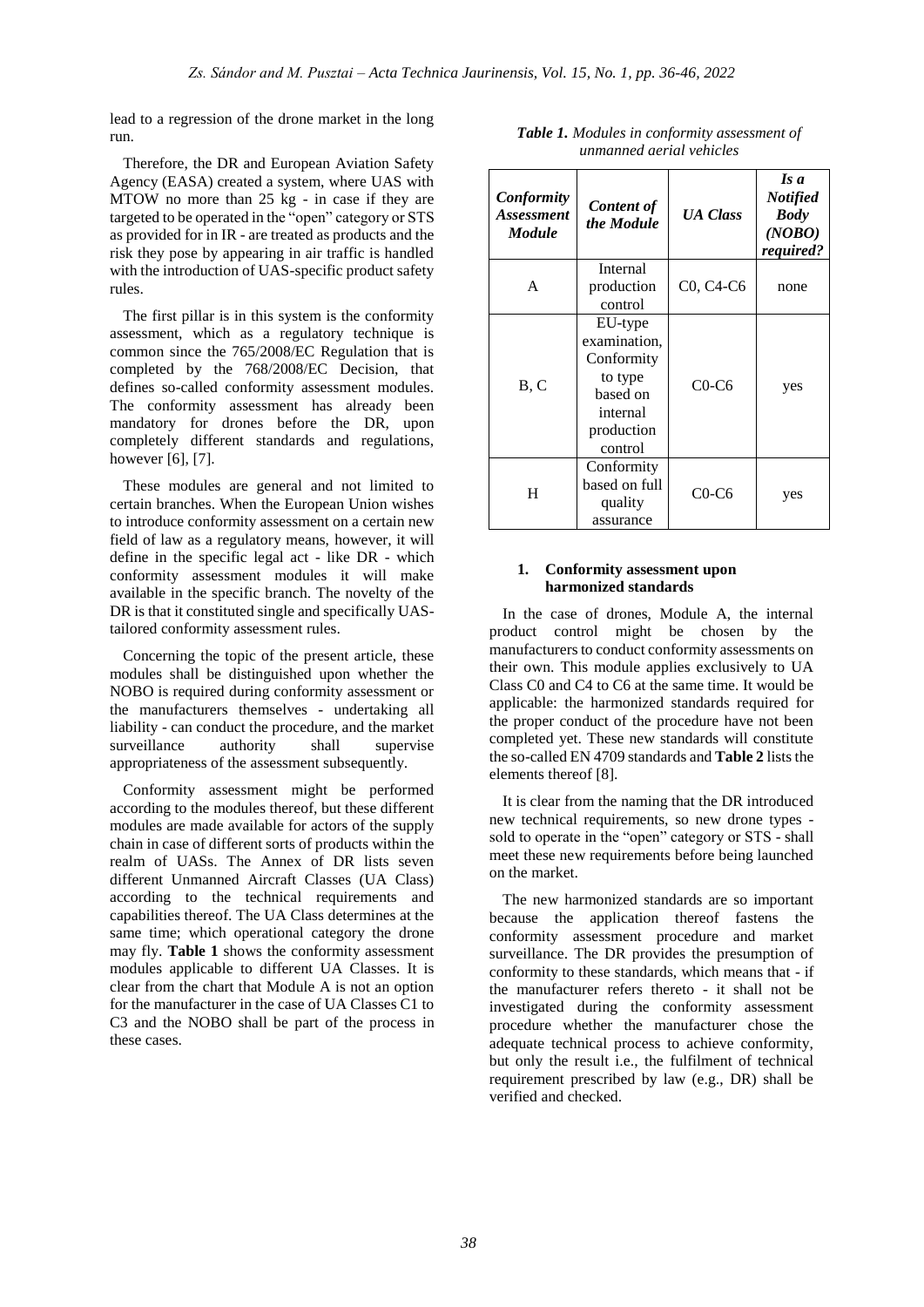| Name of the   | <b>Content of the</b>    |  |
|---------------|--------------------------|--|
| (sub)standard | (sub)standard            |  |
|               | Harmonized standard on   |  |
|               | product and verification |  |
|               | requirements for         |  |
| EN 4709-1     | <b>Unmanned Aircraft</b> |  |
|               | Systems intended to be.  |  |
|               | operated in the "Open"   |  |
|               | category                 |  |
|               | Harmonized standard on   |  |
|               | direct remote            |  |
| EN 4709-2     | identification for       |  |
|               | <b>Unmanned Aircraft</b> |  |
|               | Systems                  |  |
|               | Harmonized standard on   |  |
| EN 4709-3     | geo-awareness for        |  |
|               | Unmanned Aircraft        |  |
|               | Systems                  |  |
|               | Harmonized standard on   |  |
| EN 4709-4     | lights for Unmanned      |  |
|               | Aircraft                 |  |

*Table 2. The elements of EN 4709 standards*

#### **2. Conformity assessment with NOBO**

The DR provides exclusively B+C Modules for UA Class C1 to C3. In Module B (EU-type examination), the intervention of NOBO is mandatory. In the frame of this module, the NOBO shall issue an EU-type examination certificate following the evaluation of the manufacturer's technical documentation and testing of already produced specimens. The manufacturer may only proceed with conformity assessment with Module C in possession of the EU-type examination certificate and later may commence the placing on the market of the drone.

It is the European Commission that grants the status of being notified body to NOBOs and records them, following the handover of documentation by the competent notifying authority (this is the Civil Aviation Authority (CAA) in Hungary). The EUtype examination certificate, issued by NOBO shall provide the opportunity of trading throughout the European Union.

The NOBOs may intervene in conformity assessment during the application of Module H too. In the case of this module, the NOBO performs full quality assurance and evaluates not the specific product but the production. Therefore, this is not a one-time but a regular inspection on the manufacturer's site.

Until now, no conformity assessment body was recorded on the NANDO (New Approach Notified and Designated Organisations) list of the European Commission where these bodies are publicly

available [9]. Regarding that notification shall be preceded by accreditation and the process itself before the European Commission takes at least two months - if no notifying authority from member states questions the notification -, the appearance of NOBOs is yet to come.

It is another important circumstance for drones with UA Class C5 or C6 that operational rules for STS shall enter into effect only in 2023. This means, that these kinds of operations are not permitted before that day, even if UAS with C5 or C6 class identification label existed on the market.

The EASA realized the indefensibility of this situation (i.e., there is no UAS equipped with class identification label) and created PDRA-S01 and PDRA-S02 within the framework of Pre-Defined Risk Assessment (PDRA)-s, where - apart from the obligation of using drones with C5 or C6 class identification label - every circumstance is identical with the ones in STS operations. This way the acquisition of operational authorization is still required however, the process has been facilitated as the EASA had defined the basis of risk assessment in advance.

#### **3. Conformity assessment of privately built UAS**

In the course of establishing the IR, the European Commission so took into consideration that there were many vehicles in the European sky that had been custom-designed and -built by their operators. This further means that the technical conformity and airworthiness of these vehicles have never been controlled by an independent entity. Accordingly, the privately built UAS has no manufacturer but a builder, which further implies that the latter shall not undertake the obligation that a manufacturer does. This alleviation has its price at the same time: the IR introduced several restrictions on the operation of privately built UAS in the "open" category. These restrictions are the following:

- privately built UAS may only be operated in A1 subcategory (MTOW  $< 0.25$  kg) or in A3 subcategory (MTOW < 25 kg); and
- exclusively for the builder's use.

Especially, the latter provision that can be derived from the concept of privately built UAS is interesting and means that such UAS is not marketable, it may not be sold, otherwise the term "for the builder's use" would lose its meaning.

These restrictions limit the operational opportunities of these privately built vehicles substantially, but at least the performance of certain operations remains feasible.

The abovementioned limitations apply to operations in the "open" category, but there is no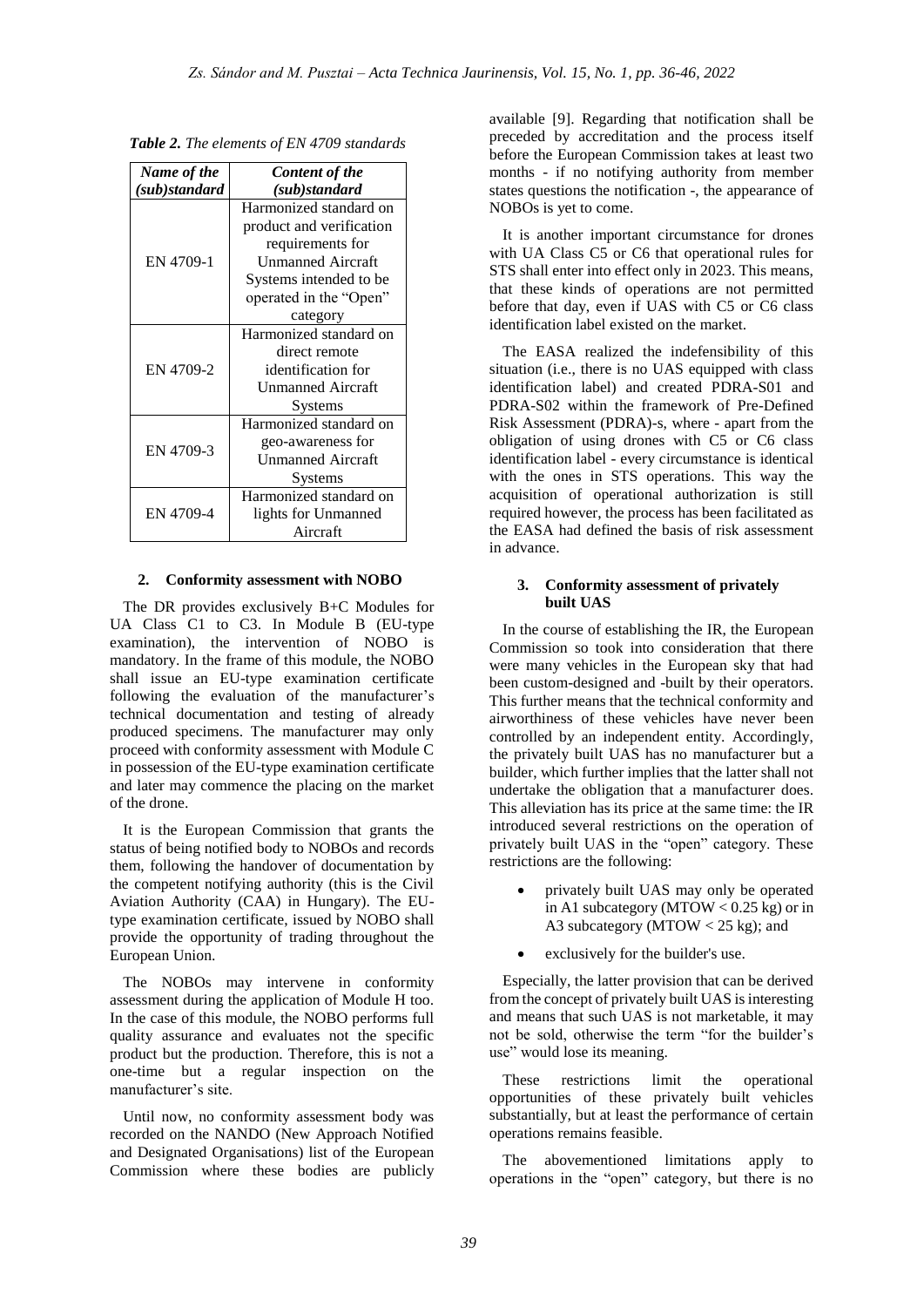legal obstacle to the use of privately built UAS in the "Specific" category. In the latter case, the process in Paragraph 4 of the present article is applicable, the technical conformity and airworthiness of these UASs shall be determined by the risk-mitigating measures defined in the operational authorization or Light UAS operator's Certificate (LUC) issued by the competent CAA. Presumably, competent CAAs will prescribe many tests and certification obligations before issuing operation authorization or LUC.

# **III. MARKET SURVEILLANCE AUTHORITY AS THE SECOND PILLAR OF THE PRODUCT SAFETY CHAIN**

As the second pillar of product safety, the market surveillance is a bigger unit, which means a formaland content-based assessment, similar to the conformity assessment (see especially Module B). In the literature of the European Union, the reference for market surveillance is indicated as a compliance assessment [10]. There is a difference between the compliance and the conformity assessment, but both pillars contain assessment procedures that indicate the close relationship between the two pillars.

According to the fact that the first unit of the product safety chain (the conformity assessment, as described in the second paragraph of this article) is not yet able to fulfill its function, the market surveillance authorities have even more significant roles until the appearance of the new standards and the NOBOs.

Although the IR applies only to drones belonging to the UA Class C0-C6 that already went through the conformity assessment, this does not mean that the market surveillance authorities would not have any duty until the appearance of new drones.

According to the fact described in Section II.2 of this article, currently, all drones, which are being placed on the market or made available thereon with a class identification label, got these identification labels illegally and they might mislead the consumers. Thus, it may purport that the given drone can be legally used for the UAS operations according to the class identification label.

However, it is not true, because the IR limits the use of drones that do not have a class identification label in the "open" category, and the A2 subcategory is excluded from the available possibilities. (Article 20 and 22 of the IR. It has to be noted that this limitation is not absolute. If the UAS operator has an operational authorization, it is possible to execute an operation that has the characteristics of the A2 subcategory operation with a UAS that does not have a class identification label.)

Thus, the market surveillance authority is entitled to conduct inspections and audits, not only at the

manufacturers' but also at the importers', distributors', and the dealers' sites. In case of infringement, the market surveillance authority is entitled to apply the whole Hungarian and EU toolkit of market surveillance laws, which contains even the recall of the product from the entire EU market besides the infliction of fines and penalties.

The market surveillance will also have a significant role in the future because the manufacturers shall keep the technical and compliance assessment documents of the drone that already went through the conformity assessment. These documents should be presented upon request of the national market surveillance authority for 10 years after the product has been placed on the Union market.

It is another important provision that the manufacturer of a drone with a C5 or a C6 class identification label should notify the market surveillance authority about any new type in these UA Classes before placing the product on the market. The market surveillance authority is entitled to ask for documents from the NOBOs about the conformity assessments of drones done by NOBOs. According to relevant legal regulations, it can be stated that the NOBOs and the market surveillance authority constitute one single system. As part of the product safety chain, they are operating jointly, not isolated. This operating method validates the use of the pillar metaphor.

Let us take an exaggerated, but still very clear example: while the conformity assessment functions as a sort of type-certification, the market surveillance should monitor the continuous airworthiness by the use of test purchase and labour tests. These provide additional external control in the further phase of the product safety and supply chain during the conformity assessments.

This is especially important in the case of Module A, where the manufacturer conducts the assessment individually. The EU would execute these assessments in an institutional form in the latter, by the establishment of union test sites [11]. These assessments with these sites would strengthen the industry and raise it above the level of the Member States, thereby creating a single internal market.

# **IV. TRANSITIONAL PROVISIONS OF THE IMPLEMENTING REGULATION**

The legal and organizational (more correctly the standardization) background of the conformity assessment is not yet available. To handle these situations and to provide a sufficient preparation period, the IR has defined certain transitional provisions. It is important to emphasize, that these transitional provisions are concerning the operations of the ..open" category only. In case of operational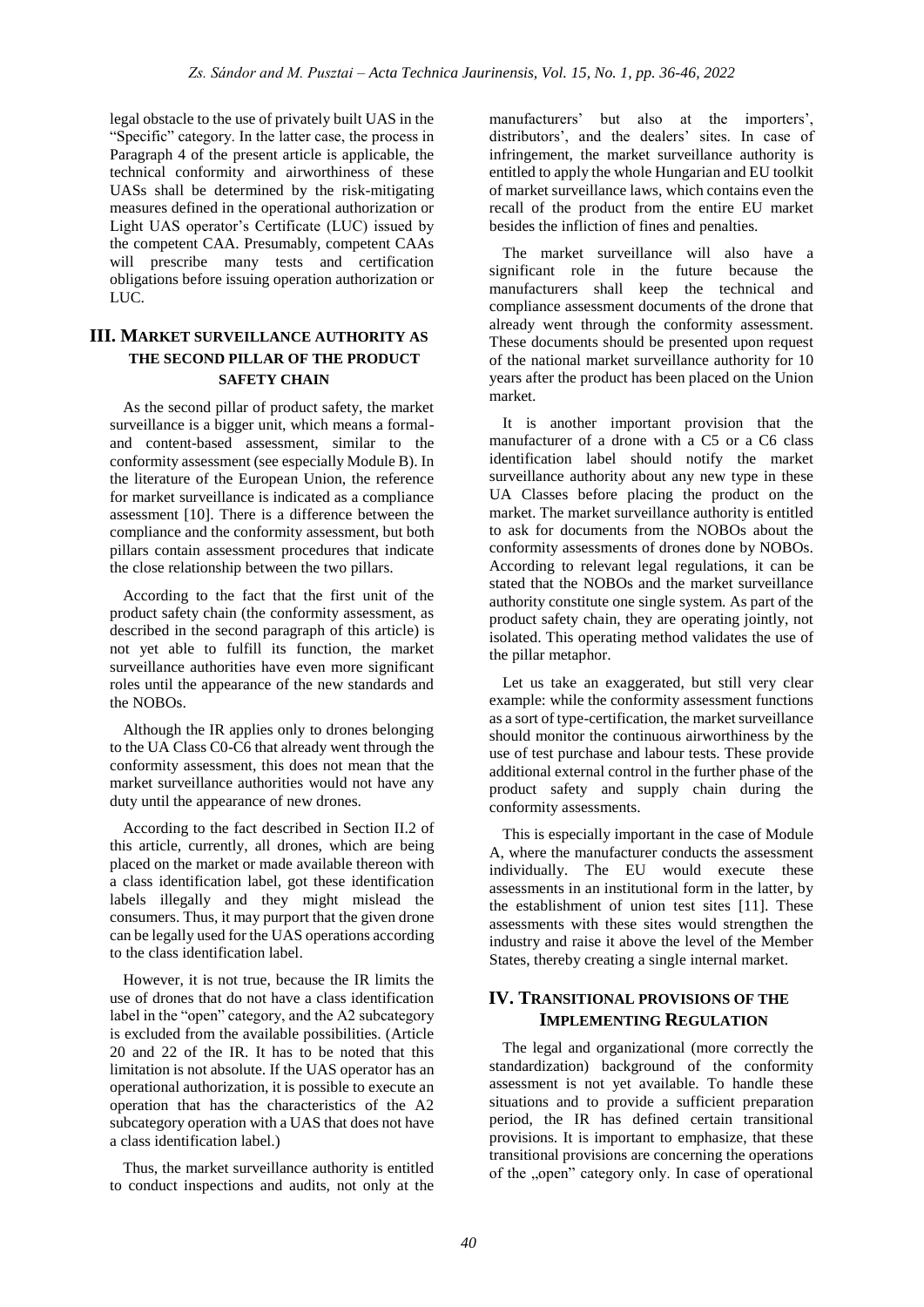authorization or with a LUC the UAS operator may use its UAS differently from these rules.

According to Article 20 of the IR following its entry into force, but not later than 31st December 2022, it is possible to place UASs on the market that is intended to be operated in the "open" category and are not in compliance with all requirements of the DR - consequently do not have a Class Identification Label (CIL).

As provided for in the IR, the operational possibilities of these UASs are limited in the "open" category too. Without CIL, the A1 subcategory is available only to new UASs with MTOW less than 500 grams, provided that the member state has elaborated competence-requirements (other than UAS.OPEN.020) to these operations (As Hungary created no such requirements, only drones under 250 grams can be operated in A1 subcategory without CIL in Hungary.). UASs newly placed on the market with MTOW at least 500 grams but less than 2 kg can be used only in subcategory A2 without CIL, provided that the remote pilot has a competence equivalent to the one in UAS.OPEN.030 [5] and the drone maintains a minimum of 50-meter distance from other people.

UAS having MTOW of at least 2 kg but under 25 kg can be operated in the A3 subcategory without a class identification label. Once the above transitional period is over only those UAS can be operated without CIL in the "open" category (A1 with MTOW under 250 grams and A3 with MTOW under 25 kg) that has been placed on the market before 1st January 2023. UAS operators may differ from the

provisions only in the possession of an operational authorization or a LUC.

UAS without a class identification label may be placed on the market after the 1st January 2023 as a new type too, but it can be operated only in the "special" category, thus an operational authorization or a LUC will be necessary for the fulfilment of the operations. **Fig. 1** will show the transitional period and its relevant deadlines [12].

It means that considering these dates the actors of the supply chain should inform the buyers about the operational limits regarding the operations. The fulfillment of the information shall be inspected according to Article 39 of the DR by the market surveillance authorities of the Member States.

The situation is complicated because the IR defines deadlines to the act of placing on the market, not to act of making available on the market (Placing on the market means the first making available of a product on the Union market – according to the IR). If placing on the market is performed until the indicated deadline, the product can be distributed in the EU, until the manufactured stock runs out, without any obligation to acquire an operational authorization or a LUC for the operation of the given products.

Based on the prognosis of the EASA the potential buyers will be able to buy UASs for "open" category operations without class identification labels due to the fact these kinds of products will be available until 2026 at the merchants [13].

The manufacturers should not have to start the planning of the products from the beginning to



# Transitional periods connected to the use of UAS with or without class identification labels (CIL)

*Figure 1. Transitional period for the use of UAS without CIL*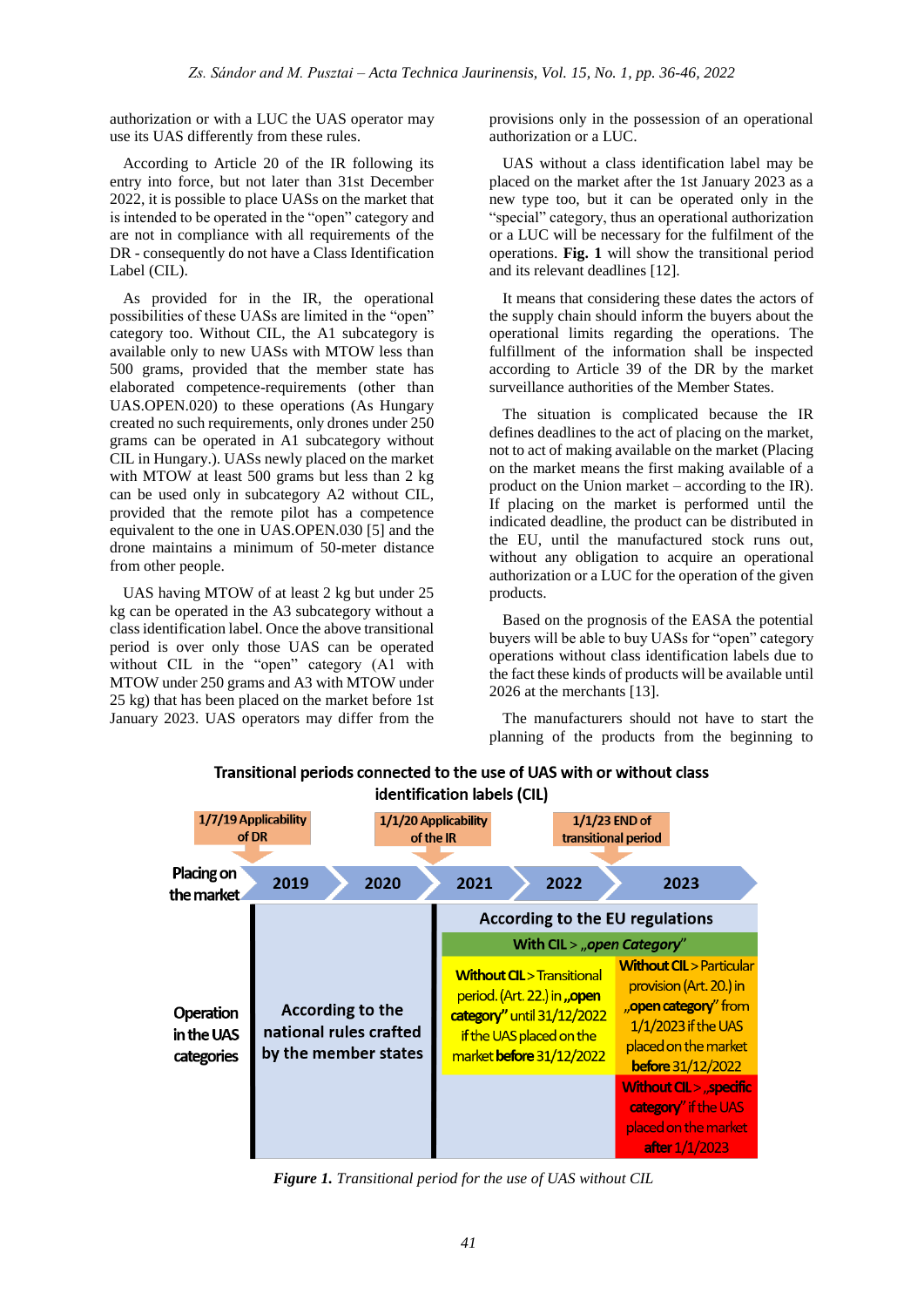comply with the rules and regulations. If a model is fully compliant with the new rules and regulations after an upgrade or a retrofit, then the retrofit or the upgrade will be the basis of the conformity assessment. According to the regulations, the upgraded or retrofitted models are new models, thus they will be granted with new serial numbers irrespective of the scale of the modification.

Market surveillance authorities will have a significant role in the additional inspections of the new products that appear in the market, because according to the plans of the EASA, the operator may place the new identification labels on the UAS following the manufacturer's instructions after the controlled upgrade [13]. The administrational background of these inspections could be facilitated if the registration of the UASs were compulsory. This process can track the lifecycle of each UAS. Almost only Hungary has this kind of registration in the EU (the registration has a wider scope in France than the minimum requirement of the EU).

It is not obvious at the same time, why the European legislator considers drones without class identification label as meaning lower hazard to flight safety during the transitional period than after it. This applies especially to transitional limitations in subcategory A2, where the limitations (in terms of MTOW and distance) are supposed to balance the risk posed by the lack of conformity to DR and CIL. This provision outlined in Article 20 and 22 of the IR might serve as a legislative means to force manufacturers to provide upgrade or retrofit opportunities to operators of elder UASs - or to make UAS-operators buy new drones.

# **V. THE AUTHORIZATION OF THE OPERATIONS IN THE "SPECIFIC" CATEGORY - RISK ASSESSMENT AND DESIGN VERIFICATION REPORT**

## **1. Risk assessment**

The UAS operator shall acquire an operational authorization if the intended operation may not be executed in the "open" category or according to STS. The UAS operator shall submit a detailed risk assessment to the competent authority (except if the operator executes the operations based on a PDRA) [5]. It is the requirement of the acquisition of the operational authorization.

In the course of risk assessment, the Specific Assurance and Integrity Level (SAIL) is determined based on the environmental characteristics of the operational area (characteristics of the UAS, location of the operational area, airspace characteristics above the operational area, etc.). SAIL comprises levels from I to VI and a given level defines the degree of the risk of a certain operation in a complex

way. The SAIL levels identify to which level the robustness of the given Operational Safety Objectives (OSOs) shall be assured in a specific operation [14].

The OSOs are the sum of all risk mitigation activities and safety barriers, which provide the mitigation of the effects of possible risks that might influence the operation. So far, 24 OSOs have been defined by the EASA. They concern the specific areas of the UAS operations (design of the UAS, maintenance, operation, competencies of the remote pilots, human errors and factors, operations under adverse weather conditions, etc.) and determine the related criteria and/or requirements. Based on the risk characteristics of the given operation, the SAIL levels determine which robustness level (low, medium, high) has to be achieved connected to the operation. In the case of low risk, the fulfilment of some OSOs is optional [15].

The robustness is the feature of the risk mitigation measures, which consists of two factors:

- level of integrity and
- level of assurance.

Both factors have low, medium, and high levels. The combination of these factors results in robustness. The level of robustness will always be equal to the lowest level of either the integrity or the assurance.

The EASA defined certain OSOs that can be validated by an independent third party and also defined those, which can be validated only by them. In the case of some OSOs, the medium or high robustness levels require the design verification report by the EASA.

## **2. The design of verification report**

EASA decided to divide operations into three groups based on their SAIL. For operations in SAIL I and II that are considered as low-risk operations, the EASA accepts if the UAS operator provides conformity declaration of the manufacturer (that is available in conformity assessment) and any further step (i.e., higher level of verification) to prove conformity is optional.

But in the case of SAIL III-IV operations, it is up to the National Aviation Authorities (NAAs) to decide whether design-related OSOs shall be proven by a process called design verification. This process is conducted by EASA that will - similarly to regular aircraft - investigate technical issues of the UAS, but only those, and the OSOs in connection with the production and every other OSO remain in the competence of NAA to evaluate the robustness of documentation provided by the UAS operator [14], [15], [16], [17].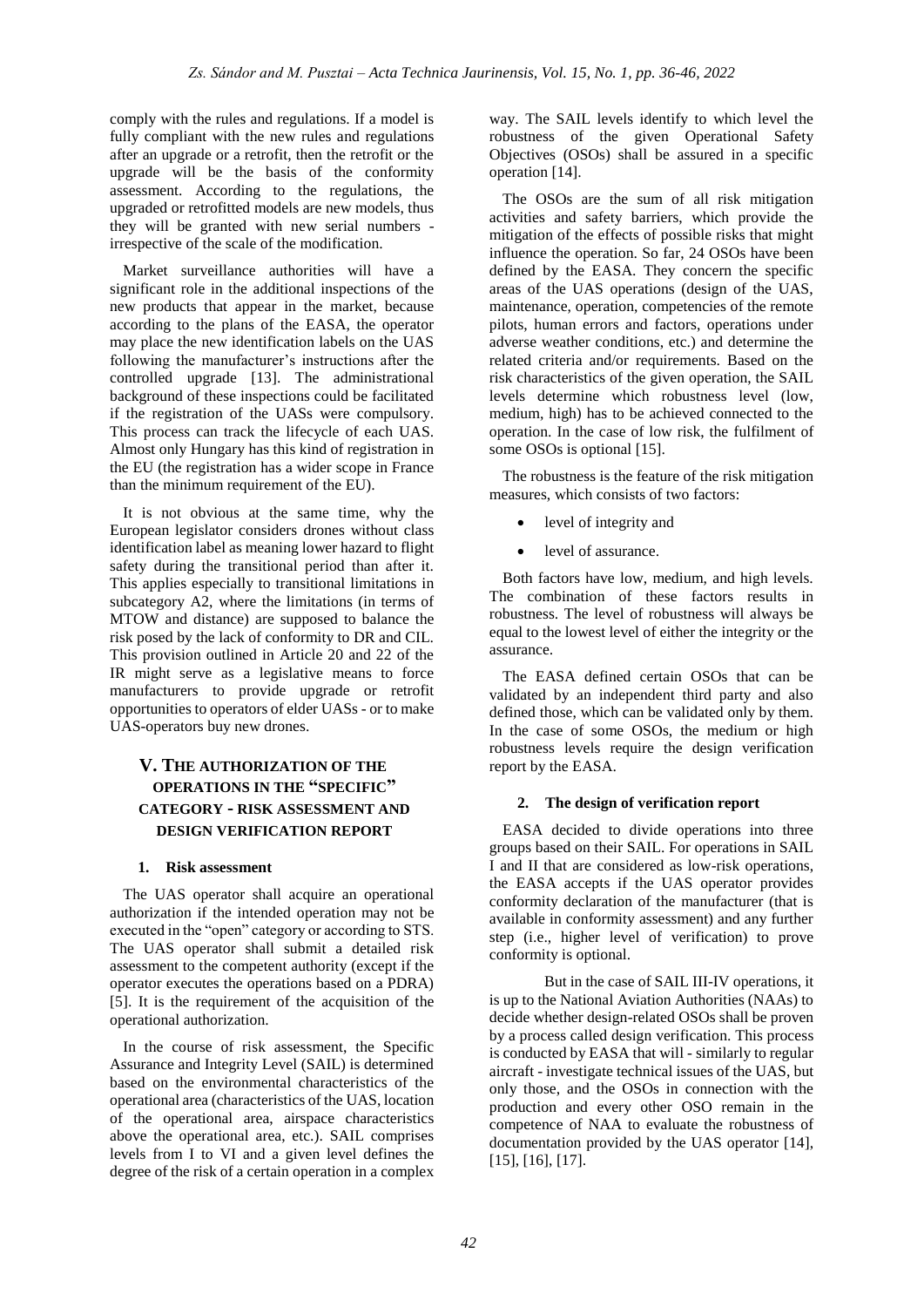The EASA will, therefore, investigate the compliance of the following elements:

- the full design of the UAS;
- the mitigation means linked with the design; and
- the enhanced containment function.

As said the decision whether design verification is required or not the NAA shall bear the liability for not prescribing the need for the above process of EASA. Therefore, the EASA recommends to NAAs to choose this option, especially in case of operations over populated areas (The concept of populated area is yet to be clearly defined by the European legislator). Another important feature of the design verification report is that it is strictly linked to the concept of operations provided by the UAS operator (this can be derived from the investigated mitigation measures that depend on the concrete operation).

This means that this report has no general effectiveness covering all possible future operations and shall not result in the acquisition of the operational authorization or LUC automatically. It neither means that all UAS, that possesses a design verification report can be used in all operations of the "specific" category without further action required.

The rest of OSOs, including the production-related ones, will remain in national competence that further questions the effectiveness of this procedure contrary to conformity assessment where design and production form one single unit. If it is considered, that the validity of the design verification report unlike type certificate - will be limited to the European Union, the sense of introducing a third model between conformity assessment and type certification becomes doubtful.

Not to mention, that Article 13 of the IR already provides mutual recognition for operational authorizations and LUCs that means that these documents can be acquired from one NAA with validity to the entire European Union, - if the NAA so decides - without design verification report of the EASA.

The fact, that the NAAs still have the right to decide about design-related OSOs, hinders the creation of uniform application of EU law and consequently the single European market in the field of unmanned aircraft systems, which runs counter to aims defined in the preamble of the IR. The following **Fig. 2** shows the concept of EASA to the system of conformity, verification, and certification of UASs [16].

It is visible, that there is a shift in terms of regulatory mindset in the "specific" category from product safety towards the transport/flight safety approach. The essence of this change is the handling of the proven methods: the operation and the management of detected risks during the operation are in the focus of the design verification report.

Contrary to the UASs used in the "open" category, the UAS operator bears more responsibility for the compliance of the UAS as the determiner of the characteristics of the operations in the "specific" category, where the conformity means the capability of maintaining the high level of flight safety by mitigating the risks, especially in the field of design.

In the end, the operational authorization or LUC (either with or without design verification report) will - according to Article 40 par. (3) of the DR serve as a document to declare the conformity of the UAS with the operation it is intended to be used for.



#### Verification of the design of the UAS

*Figure 2. Regulation system of the UAS certification according to the EASA recommendation*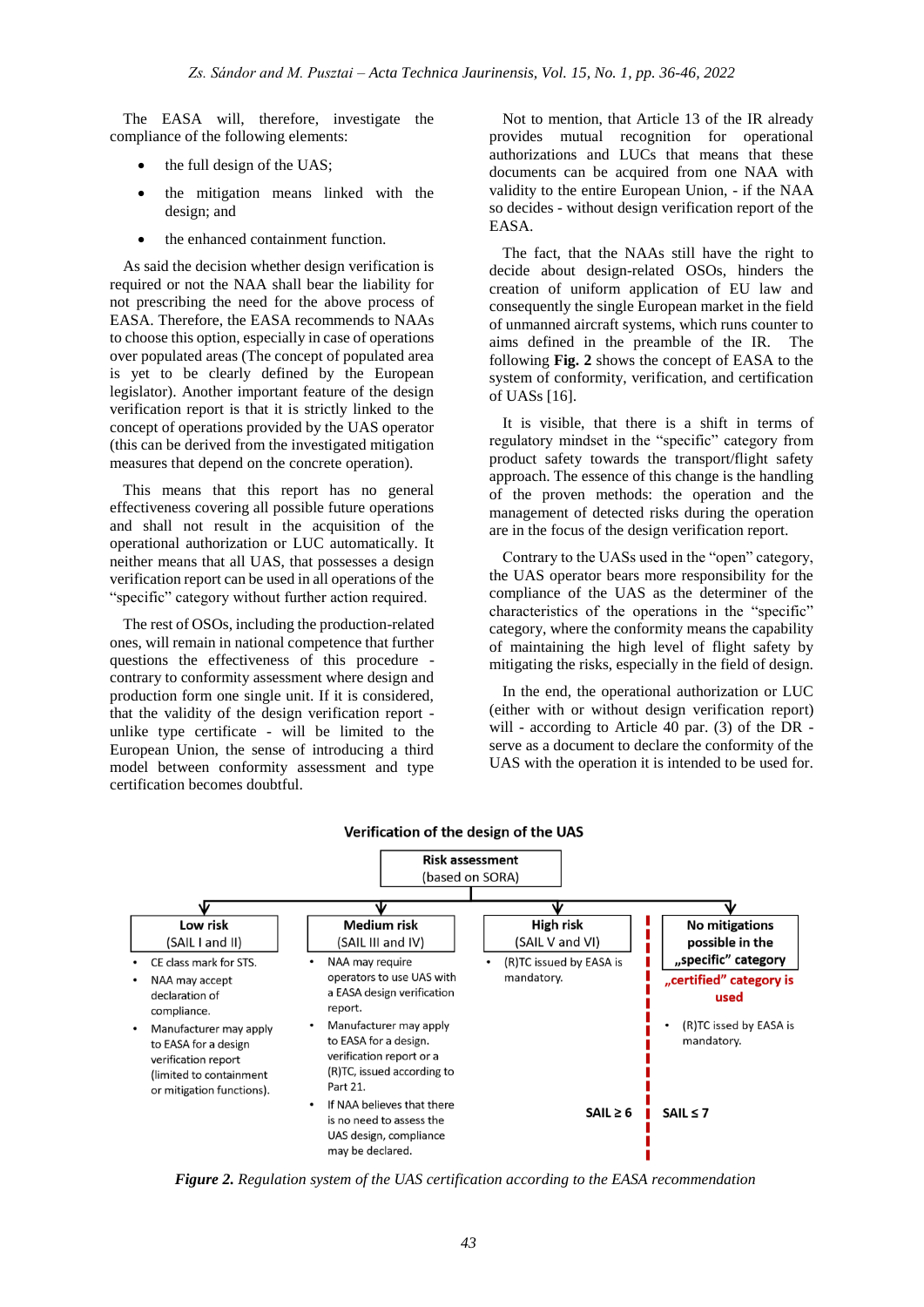# **VI. TYPE CERTIFICATE - THE "CERTIFIED" CATEGORY OF UAS OPERATIONS**

The "specific" category acts as a "bridge" between the rules of the "open" and the "certified" category. A glaring example of this is the list of UAs operation-types that are subject to certification indicated in the DR. According to Article 40 (1) point (d) of the DR, if the risk mitigation is not possible without a certification - based on the risk assessment conducted by the aviation authority -, a "type" certification fulfilled by the EASA shall be compulsory for the given UAS, that is operated in the "specific" category.

The ex-lege "certified" category UAS operations are subject to EASA certification, although the certification regulations for UASs - optimized versions of the conventional aircraft certification rules - are currently not available. Only ideas are existing about these kinds of processes [18].

This is the reason, why the electric Vertical Take-Off and Landing (eVTOL) drone "air-taxi" - which is suitable for passenger transport and the bestknown form of a drone to be operated in the "classified" category – has not appeared and spread yet in daily traffic, although many developments are underway.

**Fig. 2** shows, however, a very interesting novelty in the interpretation of Article 40 (1) d) of the DR.

According to the above **Fig. 2**, the EASA provides a greater legem interpretation to SAIL V and VI operations as making them falling under the above provision of the DR. By the acceptance of the above, far more "specific" category operations shall require type certificate as provided for in "Part 21", similarly to regular aircraft and this might lead to disproportionate burden within the "specific" category and vanish the border between "specific" and "certified" category (Part 21 of Annex I to Commission Regulation (EU) No 748/2012 of 3 August 2012 laying down implementing rules for the airworthiness and environmental certification of aircraft and related products, parts and appliances, as well as for the certification of design and production organizations) [19].

## **VII. OUTLOOK**

In the future until 2023 there will be limited number of UAS with CIL. It is limiting the legal possibilities of the flight missions and require more authorizations which need more human effort (due to the single operational authorization). In this period the transitional provisions of the IR ensure the possible operations with limitations In the next few years NOBOs will emerge in the field of UASs but the spread of these organizations will require years. New standards will be published and the EASA has

started programs for the establishment of the technical regulations concerned to UAS.

The future works in the field of the topic will concern to the standards and the new technical functions and their assessment. UASs have a lot of new technical functions that should be correctly evaluate and the new standards will contain the methods. Research of the functional appropriateness of the new technical possibilities will be appreciated in the future. Manufacturers should use new evaluation methods with the involvement of NOBOs, and the assessment procedure will cover more functions that nowadays.

The emergence of CIL will facilitate the use of UAVs both in the industrial and the recreational segment because it will clearly define the usage possibilities and the necessary legal and technical requirements.

#### **VIII. CONCLUSIONS**

In the article, the authors have presented the regulatory system of the UAS certification and its connections. This system - according to the level of risk - starts with conformity assessment and through design verification report - leads towards "Part 21" certification. Special attention was dedicated to identifying the significant difference in the three operational categories defined by the IR. They are different but require and follow an interdependent regulatory logic and system to execute the certification and assessment of the conformity of the unmanned aerial systems. These different legal philosophies tried to make it possible to establish a uniform set of rules for the whole of the European Union, which is proportionate to the risks arising from their use and size, and which is capable of handling their differences with conventional aircraft. Further clarification is required, however, in the interpretation of rules and the application thereof: the system will not work if EASA does not provide proper guidance on problematic issues to avoid fragmentation of the single market of professional drones.

#### **ACKNOWLEDGEMENT**

The work was realized based on Agreement No. NKFIH-866-5/2020, with the support of the National Research, Development and Innovation Office and the Ministry of Innovation and Technology, financed by the Security Technologies National Laboratory.

#### **AUTHOR CONTRIBUTIONS**

**Zs. Sándor**: Conceptualization, Writing, Review and editing.

**M. Pusztai**: Conceptualization, Writing, Review and editing.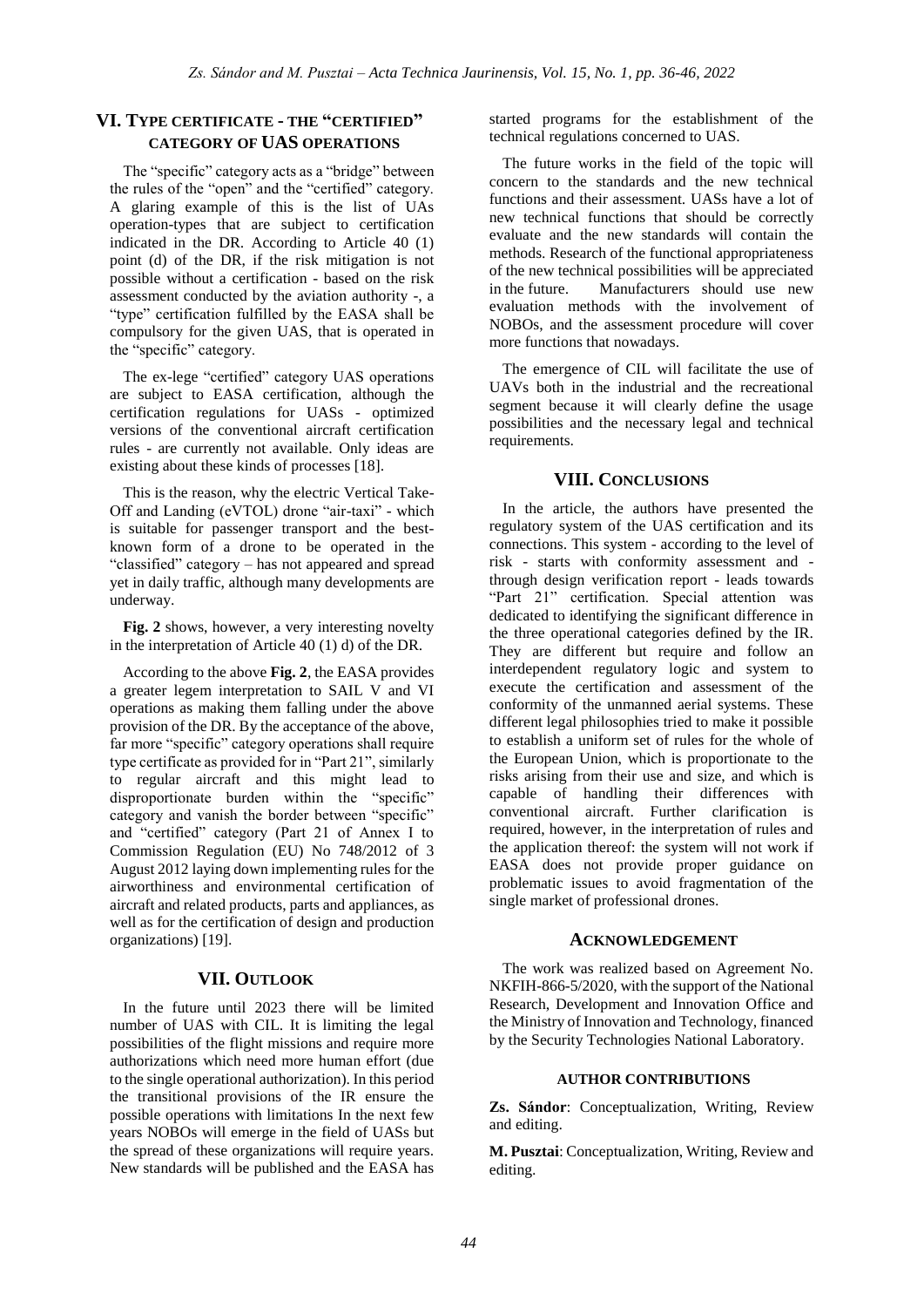## **DISCLOSURE STATEMENT**

The authors declare that they have no known competing financial interests or personal relationships that could have appeared to influence the work reported in this paper.

### **REFERENCES**

- [1] Unmanned aerial vehicles market Growth, trends, COVID-19 impact, and forecasts (2021 2026) 2021, [cited 05-07-2021]. [https://www.mordorintelligence.com/industry](https://www.mordorintelligence.com/industry-reports/uav-market)[reports/uav-market](https://www.mordorintelligence.com/industry-reports/uav-market)
- [2] Europe Unmanned Aerial Vehicle (UAV) market 2020-2026 by offering, frame, MTOW, technology, range, class, end user, and country: Trend forecast and growth opportunity. Report, no. 4901755 2020, [cited 05-07-2021]. [https://www.researchandmarkets.com/reports/](https://www.researchandmarkets.com/reports/4901755/europe-unmanned-aerial-vehicle-uav-market-2020) [4901755/europe-unmanned-aerial-vehicle](https://www.researchandmarkets.com/reports/4901755/europe-unmanned-aerial-vehicle-uav-market-2020)[uav-market-2020](https://www.researchandmarkets.com/reports/4901755/europe-unmanned-aerial-vehicle-uav-market-2020)
- [3] "Consolidated version of the treaty on the functioning of the European Union," Official Journal of the European Union, col. 47, no. C 326, pp. 1-390, 2012.
- [4] "Commission delegated regulation (EU) 2019/945 of 12 March 2019 on unmanned aircraft systems and on third-country operators of unmanned aircraft systems," Official Journal of the European Union, vol. 62, no. L 152, pp. 1-40, 2019.
- [5] "Commission implementing regulation (EU) 2019/947 of 24 May 2019 on the rules and procedures for the operation of unmanned aircraft", Official Journal of the European Union, vol. 62, no. L 152, pp. 45-71, 2019.
- [6] "Regulation (EC) No 765/2008 of the European Parliament and of the Council of 9 July 2008 setting out the requirements for accreditation and market surveillance relating to the marketing of products," Official Journal of the European Union, vol. 51, no. L 218, pp. 30-47, 2008.
- [7] "Decision No 768/2008/EC of the European Parliament and of the Council of 9 July 2008 on a common framework for the marketing of products, and repealing Council Decision 93/465/EEC," Official Journal of the European Union, vol. 51, no. L 218, pp. 82-128, 2008.
- [8] ASD-STAN Standardization: Direct Remote ID – Introduction to the European UAS digital remote technical standard, 2021, [cited 05-07- 2021].

[https://asd-stan.org/wp-content/uploads/ASD-](https://asd-stan.org/wp-content/uploads/ASD-STAN_DRI_Introduction_to_the_European_digital_RID_UAS_Standard.pdf)[STAN\\_DRI\\_Introduction\\_to\\_the\\_European\\_d](https://asd-stan.org/wp-content/uploads/ASD-STAN_DRI_Introduction_to_the_European_digital_RID_UAS_Standard.pdf) [igital\\_RID\\_UAS\\_Standard.pdf](https://asd-stan.org/wp-content/uploads/ASD-STAN_DRI_Introduction_to_the_European_digital_RID_UAS_Standard.pdf)

[9] European Commission, Notified Bodies NANDO, [cited 05-07-2021]. [https://ec.europa.eu/growth/tools-](https://ec.europa.eu/growth/tools-databases/nando/index.cfm?fuseaction=directive.main)

## **ORCID**

**Zs. Sándor** <http://orcid.org/0000-0001-7117-9069>

**M. Pusztai** [http://orcid.org/0000-0001-6983-4554](http://orcid.org/0000-0000-0000-0000)

[databases/nando/index.cfm?fuseaction=directi](https://ec.europa.eu/growth/tools-databases/nando/index.cfm?fuseaction=directive.main) [ve.main](https://ec.europa.eu/growth/tools-databases/nando/index.cfm?fuseaction=directive.main)

- [10] Good practice for market surveillance. [cited 05-07-2021]. [https://ec.europa.eu/docsroom/documents/230](https://ec.europa.eu/docsroom/documents/23041) [41](https://ec.europa.eu/docsroom/documents/23041)
- [11] "Regulation (EU) 2019/1020 of the European Parliament and of the Council of 20 June 2019 on market surveillance and compliance of products and amending Directive 2004/42/EC and Regulations (EC) No 765/2008 and (EU) No 305/201," Official Journal of the European Union, vol. 62, no. L 169, pp. 1-44, 2019.
- [12] EASA Flying a Drone for fun Get to know how to become a good drone pilot. Video presentation: Are you flying a #drone for fun and want to become a good pilot? [cited 05-07- 2021].

[https://www.youtube.com/watch?v=9aXcUMy](https://www.youtube.com/watch?v=9aXcUMygkAY) [gkAY](https://www.youtube.com/watch?v=9aXcUMygkAY)

- [13] EASA Operations in the medium risk of the specific category Video presentation: The new design verification process for authorising drone operations in the "specific" category – SA, [cited 05-07-2021]. [https://www.youtube.com/watch?v=69EUfd4s](https://www.youtube.com/watch?v=69EUfd4snzY) [nzY](https://www.youtube.com/watch?v=69EUfd4snzY)
- [14] JARUS guidelines on Specific Operations Risk Assessment (SORA), Joint Authorities for Rulemaking of Unmanned Systems. JAR-DEL-WG6-D.04, 2019.
- [15] Acceptable Means of Compliance (AMC) and Guidance Material (GM) to Commission Implementing Regulation (EU) 2019/947. European Union Aviation Safety Agency, no. 1, pp. 11-113, 2019.
- [16] EASA Webinar on Design Verification and update of EASA activities: Drone design verification in the medium risk specific category operations. EASA Drones team 16 April 2021, [cited 05-07-2021]. [https://www.enac.gov.it/sites/default/files/alle](https://www.enac.gov.it/sites/default/files/allegati/2021-Apr/2021_04%20Webinar_design_verification_and_update_of_EASA_activities.pdf) [gati/2021-](https://www.enac.gov.it/sites/default/files/allegati/2021-Apr/2021_04%20Webinar_design_verification_and_update_of_EASA_activities.pdf) [Apr/2021\\_04%20Webinar\\_design\\_verificatio](https://www.enac.gov.it/sites/default/files/allegati/2021-Apr/2021_04%20Webinar_design_verification_and_update_of_EASA_activities.pdf) n and update of EASA activities.pdf
- [17] Guidelines on Design verification of UAS operated in the 'specific' category and classified in SAIL III and IV, European Union Aviation Safety Agency, no. 1, pp. 1-7, 2021.
- [18] Special condition light USA, European Union Aviation Safety Agency, no. 1, pp. 1-25, 2020.